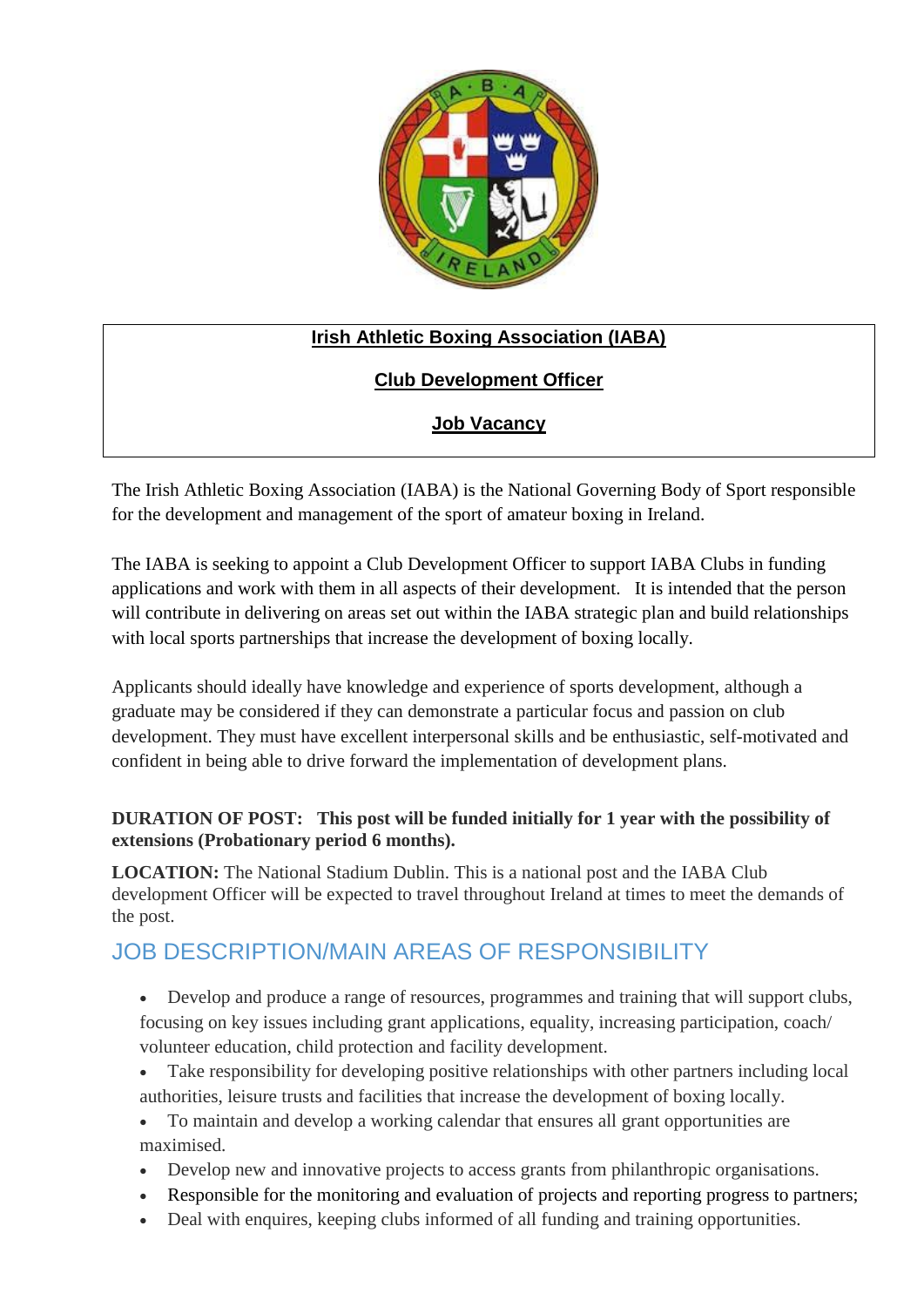- Lead the development & implementation of the IABA Boxing Club Development Plan.
- Implement the IABA Strategic Plan in areas of Development.
- Work with key partners to review and update audit of existing club facilities and identify priority opportunities for development.
- Deliver a range of educational training opportunities to clubs, coaches and volunteers
- Support clubs through all stages of capital developments/projects
- Prepare written and oral reports as necessary relating to the post.
- Managing Budgets and Resources relating to the post.

## **AIM**

To work in partnership to improve boxing by growing participation and by developing quality boxing clubs in Connaught, Leinster, Munster and parts of Ulster.

#### **Targets for Club Development (IABA)**

- Sound internal infrastructure at club level
- Generating investment for clubs
- Boxer and volunteer development
- Grow participation
- Profiling Membership base in Province

#### **Key Areas of Work**

The Key Areas of Work link the targets above and the standards required by IABA. They are the areas that the candidate will be judged on but when they are implemented they will ensure stronger clubs in the province.

#### **Club Area**

A comprehensive audit of each club within the province should be undertaken and all findings must to be presented to CEO in a report document.

#### **Development Plan**

This should include a range of regional workshops that clubs can attend including Governance, Sports Development, Funding, Child Protection, 1<sup>st</sup> Aid and Coach and Volunteer Education & Development.

#### **Funding:**

One of the key roles is to make clubs aware of funding opportunities but more importantly ensure clubs are up to standard to apply for funding. Workshops offered to clubs.

#### **Communication:**

Strong communication needed with Boxing Council, Provincial Council, County boards and individual Clubs. This job description is not to be regarded as exclusive or exhaustive. It is intended as an outline indication of the areas of activity and will be amended in the light of the changing needs of the organisation.

#### **The IABA is an Equal Opportunities employer.**